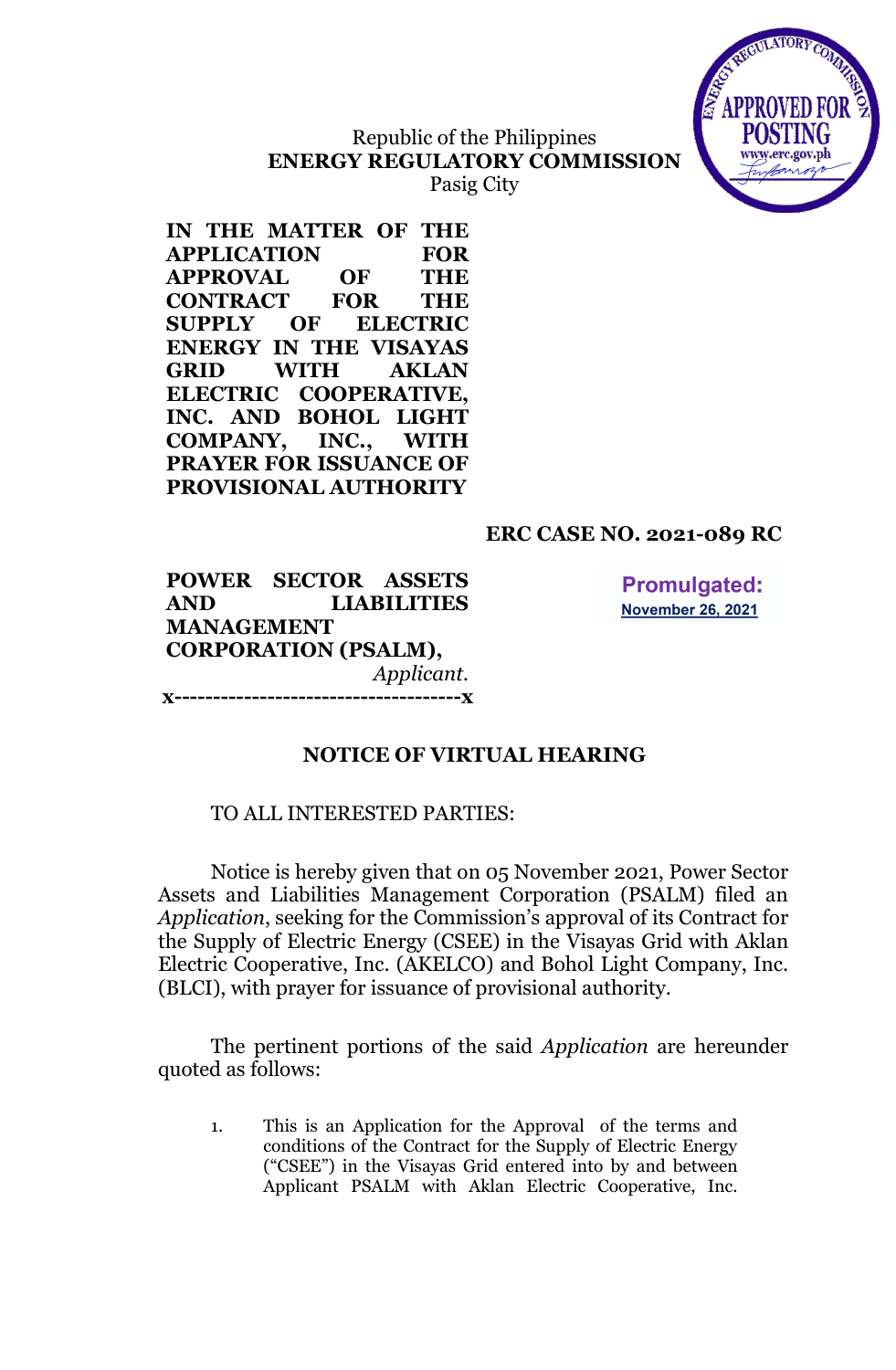## **ERC CASE NO. 2021-089 RC NOTICE OF VIRTUAL HEARING/17 NOVEMBER 2021 PAGE 2 OF 13**

("AKELCO")<sup>1</sup> and Bohol Light Company, Inc. ("BLCI"),<sup>2</sup> respectively, pursuant to Section 67 of Republic Act No. 9136, otherwise known as the "Electric Power Industry Reform Act of 2001" ("EPIRA").

- 2. Applicant PSALM is a government-owned and controlled corporation created by virtue of the EPIRA, with principal office address at 24th Floor Vertis North Corporate Center 1, Astra corner Lux Drives, North Avenue, Quezon City.
- 3. Pursuant to Section 49 of the EPIRA and the consequent assignment via an Assignment Letter 11 May 2009 of all National Power Corporation ("NPC") power supply contracts to PSALM, NPC assigned and transferred to PSALM all its rights and obligations in, to, and under its CSEEs and other similarly or substantially equivalent power supply contracts with NPC power customers (collectively referred to as "Power Supply Contracts").

The Assignment Letter dated 11 May 2009 is hereto attached as Annex "A".

- 4. On and from 11 May 2009, the Power Supply Contracts were deemed amended as follows:
	- i. all references to NPC therein shall be treated as references to PSALM;
	- ii. PSALM shall be deemed the SUPPLIER under said Power Supply Contracts; and
	- iii. the rights and obligations of the Parties shall be governed by and construed in accordance with said Power Supply Contracts, as amended by the 11 May 2009 Letter Assignment. Thus, this instant application by PSALM.

Thus, this instant application by PSALM.

- 5. The subject CSEE was executed based on the ERC- approved template under ERC Resolution No. 08, Series of 2005 issued on 07 July 2005. On 09 August 2005, said template was subsequently amended by this Honorable Commission in its Resolution No. 15, Series of 2005.
- 6. In ERC Resolution No. 33, Series of 2006,<sup>3</sup> the ERC clarified that the Transition Supply Contract ("TSC") Template should merely serve as a guide for the Distribution Utilities ("DUs") and NPC and should not be construed as the contract contemplated under Section 67 of the EPIRA.

<sup>1</sup> Hereinafter referred to as the "PSALM-AKELCO CSEE".

<sup>2</sup> Hereinafter referred to as the "PSALM-BLCI CSEE".

<sup>3</sup> Resolution Clarifying the Purpose of the Adoption of the TSC Template.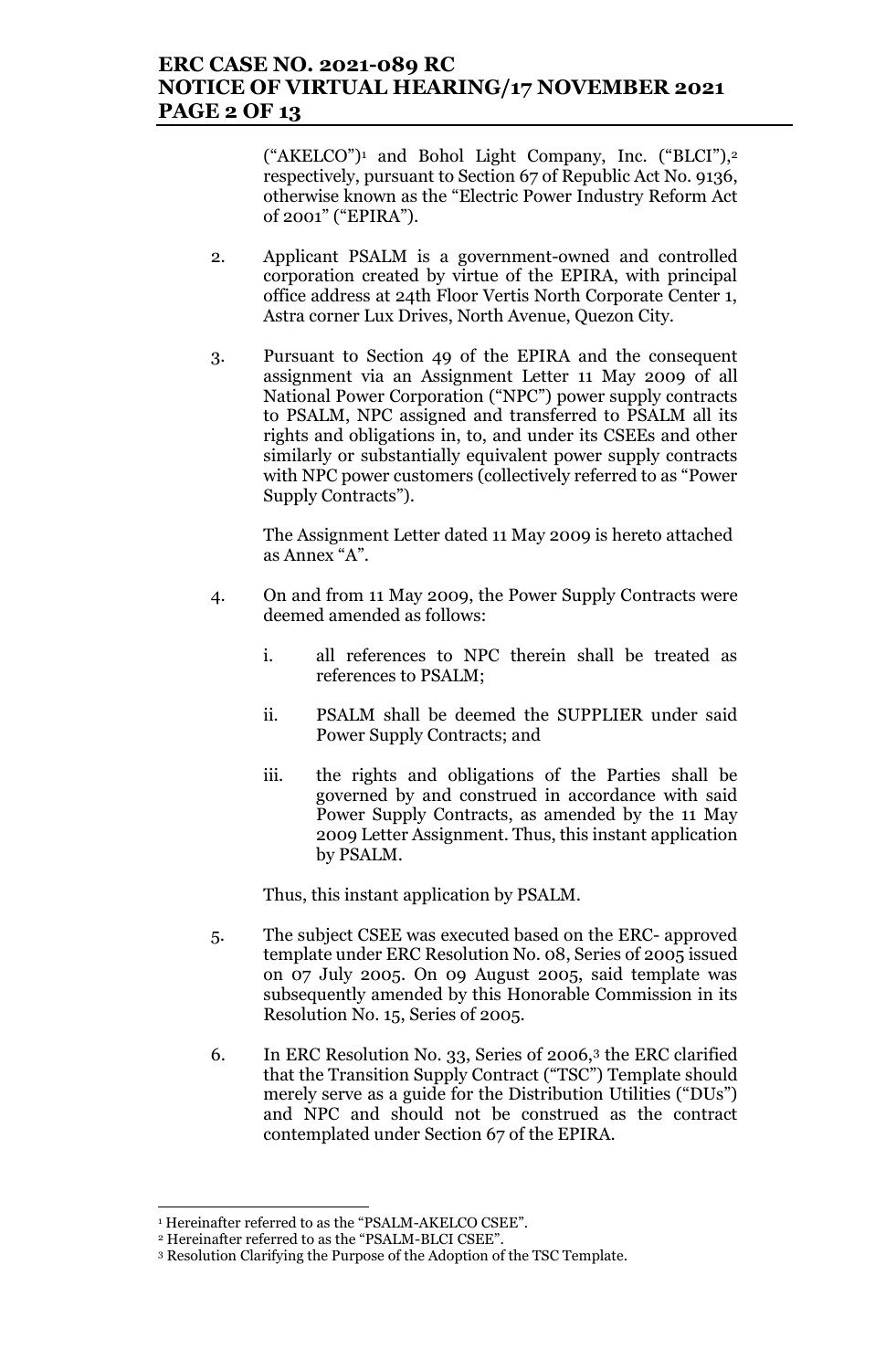## **ERC CASE NO. 2021-089 RC NOTICE OF VIRTUAL HEARING/17 NOVEMBER 2021 PAGE 3 OF 13**

- 7. PSALM filed similar Applications in 2011, 2012, 2013 and 2014 for the Approval of the terms and conditions of CSEEs effective 26 December 2011 to 25 December 2012, 26 December 2012 to 25 December 2013, and 26 December 2013 to 25 December 2014, respectively.
- 8. By reason of the public bidding to privatize the rights to the contracted energy<sup>4</sup> under the Unified Leyte Geothermal Power Plant ("ULGPP") and the asset sale of the Naga Power Plant Complex, PSALM no longer renewed the CSEEs that expired on 25 December 2014.
- 9. The ULGPP has a dependable capacity of 400MW out of the 538MW installed capacity.
- 10. On 08 June 2018, PSALM filed its application docketed as ERC Case No. 2018-055 RC for the approval of the CSEEs for the duration of 26 December 2017 to 25 December 2020, duly executed and negotiated with the following:
	- Leyte III Electric Cooperative, Inc. ("LEYECO III"); and
	- Leyte V Electric Cooperative, Inc. ("LEYECO V").
- 11. The foregoing CSEEs were executed based on the template approved by this Honorable Commission under Resolution No.08, Series of 2005 as amended by Resolution No. 15, Series of 2005. Likewise, the CSEEs incorporated the minor changes previously proposed by PSALM and approved by the DUs, which changes were contained in the CSEEs approved by this Honorable Commission in PSALM's Application in ERC Case No. 2012-008 RC, ERC Case No. 2013-044 RC, ERC Case No. 2013-169 RC and ERC Case No. 2014-173.
- 12. The revisions made in the CSEEs under said Application consists of: (a) those found in Annex 1 of the CSEEs (which reflects the Contracted Energy and the corresponding equivalent demand); and (b) the amendment of Section 3.1 on CONTRACT DURATION, as follows:
	- 3.1. This Contract consisting of the Transition Supply Contract shall remain in full force and effect from 26 December 2017 to 25 December 2020. Unless otherwise provided, the applicable provisions of this Contract shall be deemed modified by the applicable WESM Rules.
- 13. In a Decision dated 20 January 2021, the Honorable Commission confirmed and approved the CSEEs entered into by PSALM with LEYECO III and LEYECO V for a contract term of three (3) years from 26 December 2017 to 25 December 2020.

<sup>4</sup> By virtue of the EPIRA, the assets transferred to PSALM included the rights of the NPC to the contracted energy under the Purchase Power Agreement (PPA) with Energy Development Corp. (EDC). The contract term of the PPA between NPC and EDC expires on 25 July 2021 for "Leyte A" and 25 July 2022 for "Leyte B."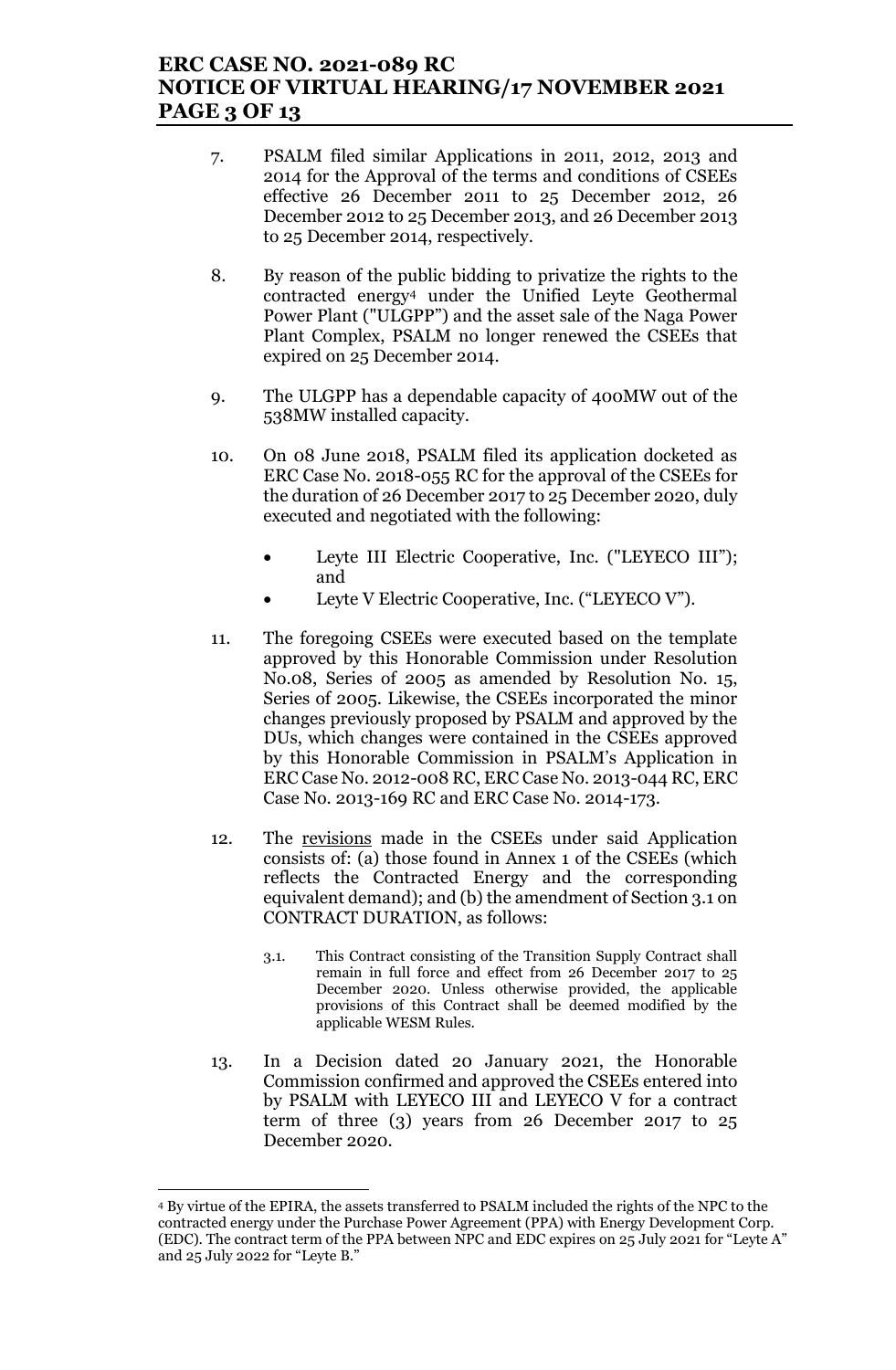## **ERC CASE NO. 2021-089 RC NOTICE OF VIRTUAL HEARING/17 NOVEMBER 2021 PAGE 4 OF 13**

### PSALM'S PENDING CSEE/LOA APPLICATIONS WITH THE ENERGY REGULATORY COMMISSION

ERC Case No. 2019-040 RC

- 14. On 31 May 2019, PSALM filed a similar application docketed as ERC Case No. 2019-040 RC for approval of several duly executed and negotiated CSEEs in the Visayas Grid with the following DUs:
	- Biliran Electric Cooperative, Inc. ("BILECO");
	- Bohol I Electric Cooperative, Inc. ("BOHECO I");
	- Bohol II Electric Cooperative, Inc. ("BOHECO II");
	- Don Orestes Romualdez Electric Cooperative, Inc. ("DORELCO");
	- Eastern Samar Electric Cooperative, Inc. ("ESAMELCO");
	- Leyte II Electric Cooperative, Inc. ("LEYECO II");
	- Leyte IV Electric Cooperative, Inc. ("LEYECO IV");
	- Northern Samar Electric Cooperative, Inc. ("NORSAMELCO");
	- Samar I Electric Cooperative, Inc. ("SAMELCO I");
	- Samar II Electric Cooperative, Inc. ("SAMELCO II"); and
	- Southern Leyte Electric Cooperative, Inc. ("SOLECO").
- 15. These CSEEs had a duration of 26 December 2018 to 25 December 2019.
- 16. The foregoing CSEEs were executed based on the template approved by this Honorable Commission under Resolution No. 8, Series of 2005 as amended by Resolution No. 15, Series of 2005. Likewise, the CSEEs incorporated the minor changes previously proposed by PSALM and approved by the DUs, which changes were contained in the CSEEs approved by this Honorable Commission in PSALM's Application in ERC Case No. 2012-008 RC, ERC Case No. 2013-044 RC, ERC Case No. 2013-169 RC and ERC Case No. 2014-173.
- 17. The revisions made in the CSEEs under said application consist of (i) those found in Annex 1 of the CSEEs (which reflects the Contracted Energy and the corresponding equivalent demand); and (ii) the amendment of Section 3.1 on CONTRACT DURATION, as follows:
	- 3.1 This Contract consisting of the Transition Supply Contract shall remain in full force and effect from 26 December 2018 to 25 December 2019. Unless otherwise provided, the applicable provisions of this Contract shall be deemed modified by the applicable WESM Rules.
- 18. Also included in the said application (ERC Case No. 2019-040 RC) were the Letters of Agreement ("LOAs") of LEYECO III and LEYECO V. The LOAs were necessary to accommodate LEYECO III's and LEYECO V's requests for an increase in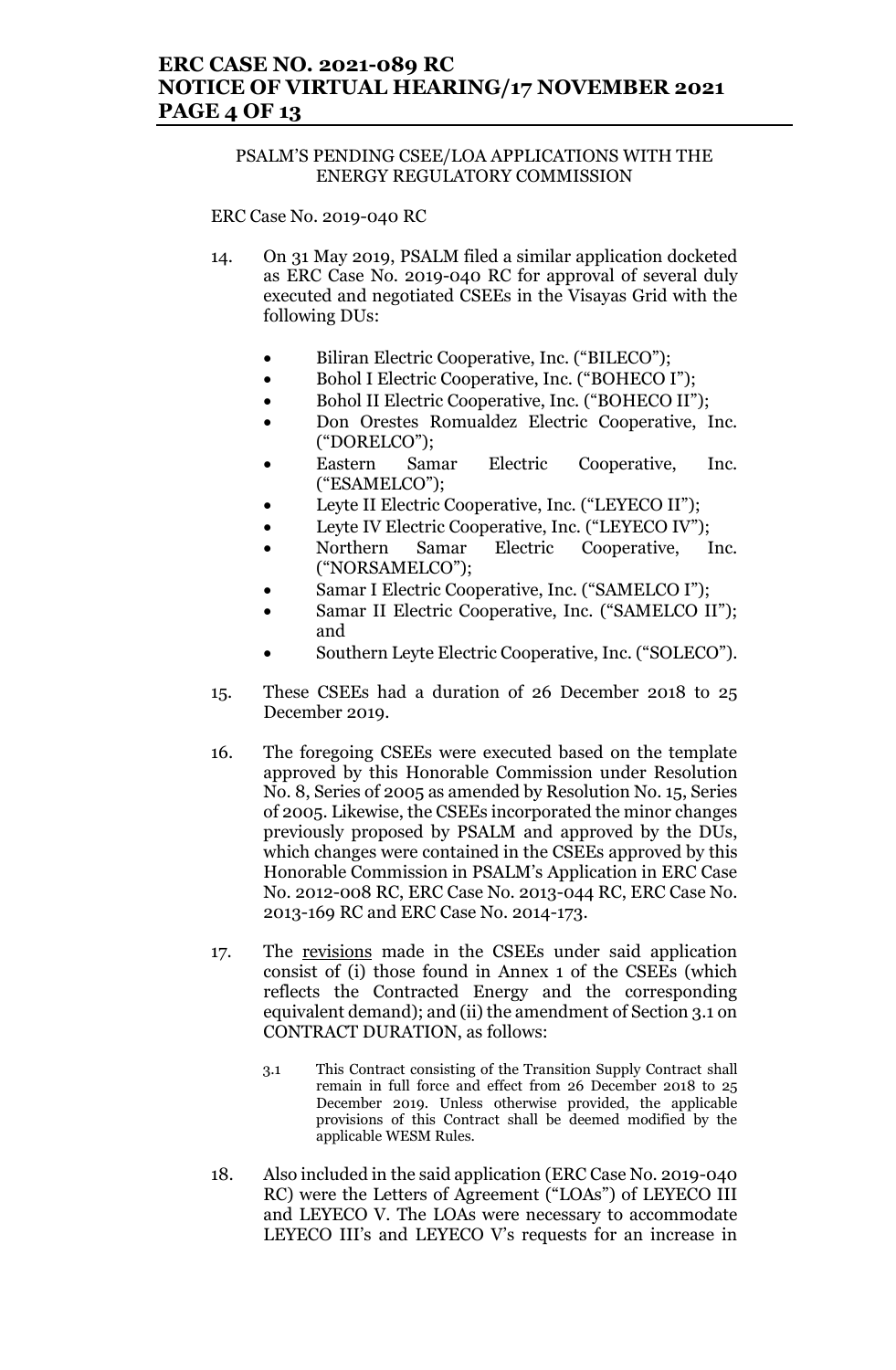contract demand and energy. This application is pending resolution before this Honorable Commission.

19. The CSEEs and LOAs were necessary due to delay in the commercial operation of the 1336MW (2 x 668) Coal-Fired Power Plant located in Dinginin, Mariveles, Bataan owned by GNPower Dinginin Ltd., Co. with which the DUs had power supply contracts.

ERC CASE NO. 2020-014 RC

- 20. On 06 July 2020, PSALM filed a similar application docketed as ERC Case No. 2020-014 RC for approval of duly executed and negotiated CSEE in the Visayas Grid with AKELCO with a contract duration from 26 February 2020 to 25 November 2020.
- 21. Said CSEE was executed based on the ERC-approved template under ERC Resolution No. 08, Series of 2005. Likewise, the CSEE incorporated minor changes previously proposed by PSALM and approved by the DUs, which changes were contained in the CSEEs approved by this Honorable Commission in PSALM's Application in ERC Case Nos. 2012- 008 RC, 2013-044 RC, 2012-169 RC, and 2014-173 RC.
- 22. The revisions made in the CSEE under the said application consist of (i) those found in Annex 1 of the CSEE (which reflects the Contracted Energy and in the corresponding equivalent demand); and (ii) the amendment of Section 3.1 on CONTRACT DURATION, as follows:
	- 3.1 This Contract shall be effective for a period of ten (10) months from 26 February 2020 to 25 November 2020, unless modified by the applicable WESM Rules.
- 23. This application is pending resolution before this Honorable Commission.

### PSALM's CSEEs with AKELCO and BLCI

24. Pursuant to Section 5, Article III of the ERC's Guidelines for the Recovery of Costs for the Generation Component of the Distribution Utilities' Rate, PSALM is filing the instant Application for the approval of the CSEEs duly negotiated with AKELCO and BLCI, respectively.

The CSEEs duly negotiated with AKELCO and BLCI are hereto attached as Annexes "B" and "C", respectively.

25. Said CSEEs were executed based on the ERC-approved template under ERC Resolution No. 08, Series of 2005. Likewise, the CSEEs incorporated the minor changes previously proposed by PSALM and approved by the DUs, which changes were contained in the CSEEs approved by this Honorable Commission in PSALM's Application in ERC Case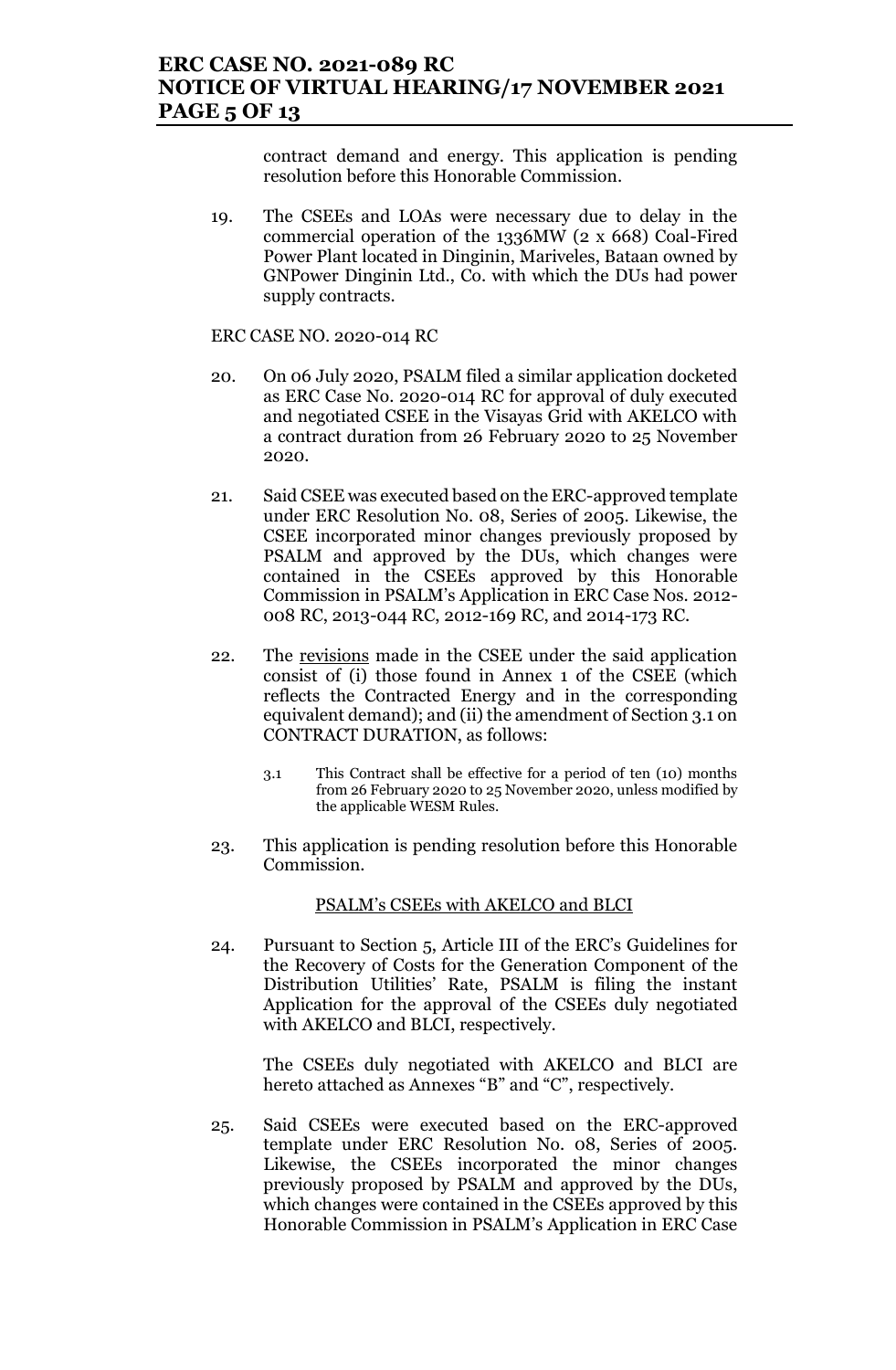## **ERC CASE NO. 2021-089 RC NOTICE OF VIRTUAL HEARING/17 NOVEMBER 2021 PAGE 6 OF 13**

Nos. 2012-008 RC, 2013-044 RC, 2012-169 RC, and 2014-173 RC.

Salient Provisions of the CSEEs with AKELCO and BLCI

26. The table below shows the Contract Duration of the PSALM-AKELCO and PSALM-BLCI CSEEs:

| CSEE.                    | <b>Contract Duration</b>                |
|--------------------------|-----------------------------------------|
| <b>PSALM-AKELCO CSEE</b> | 26 November 2020 to 25<br>November 2021 |
| <b>PSALM-BLCI CSEE</b>   | 26 May 2020 to 25 May<br>2021           |

27. The CSEE for AKELCO<sup>5</sup> subject of this Application has the following salient provisions, apart from the revisions mentioned in the preceding paragraphs:

### (i) CONTRACT ENERGY

- 4.1 Contract Energy and Equivalent Demand as indicated in Annex I may be changed by PSALM due to a change in the projected available capacity of PSALM's power plants and at any time during the duration of the Contract due to the privatization of any of the assets of PSALM pursuant to the EPIRA.
	- 4.1.1 CUSTOMER shall nominate month-ahead its hourly and daily energy quantity requirements three (3) days before the start of the next billing period based on its Daily Load Profile as reflected in Annex 1a. On a day to day transaction, the CUSTOMER shall confirm the schedule of hourly energy requirements to PSALM on the day ahead. PSALM shall declare to WESM the schedule of hourly energy requirements delivered to customers immediately on the day after.

### (ii) ASSIGNABILITY

4.8 PSALM may assign or transfer part or all of its rights and obligations in the supply of Contract Energy herein stated, to any such entity, provided that prior written notice is given to CUSTOMER Ninety (90) days before the actual transfer. This Contract shall remain binding to Parties, their successors and assignees. PSALM warrants that any sale, assignments, transfer, or subcontracting of the Contract shall not affect or impair CUSTOMER's rights and obligations with respect to quantity and price of electricity, Contract effectivity, incentives, discounts and other terms and conditions of this Contract. The assignee shall, by written instrument, assume the rights and obligations of PSALM to CUSTOMER. When a CUSTOMER has been assigned by the PSALM to a Successor Generating Company (SGC) by virtue of the privatization of the PSALM Generating Plant pursuant to the EPIRA, the SGC has the option to renegotiate this Contract with the CUSTOMER within six (6) months from the actual transfer of the CUSTOMER to the SGC. If the CUSTOMER and the SGC fail to reach an agreement,

<sup>5</sup> See Annex "B" hereof.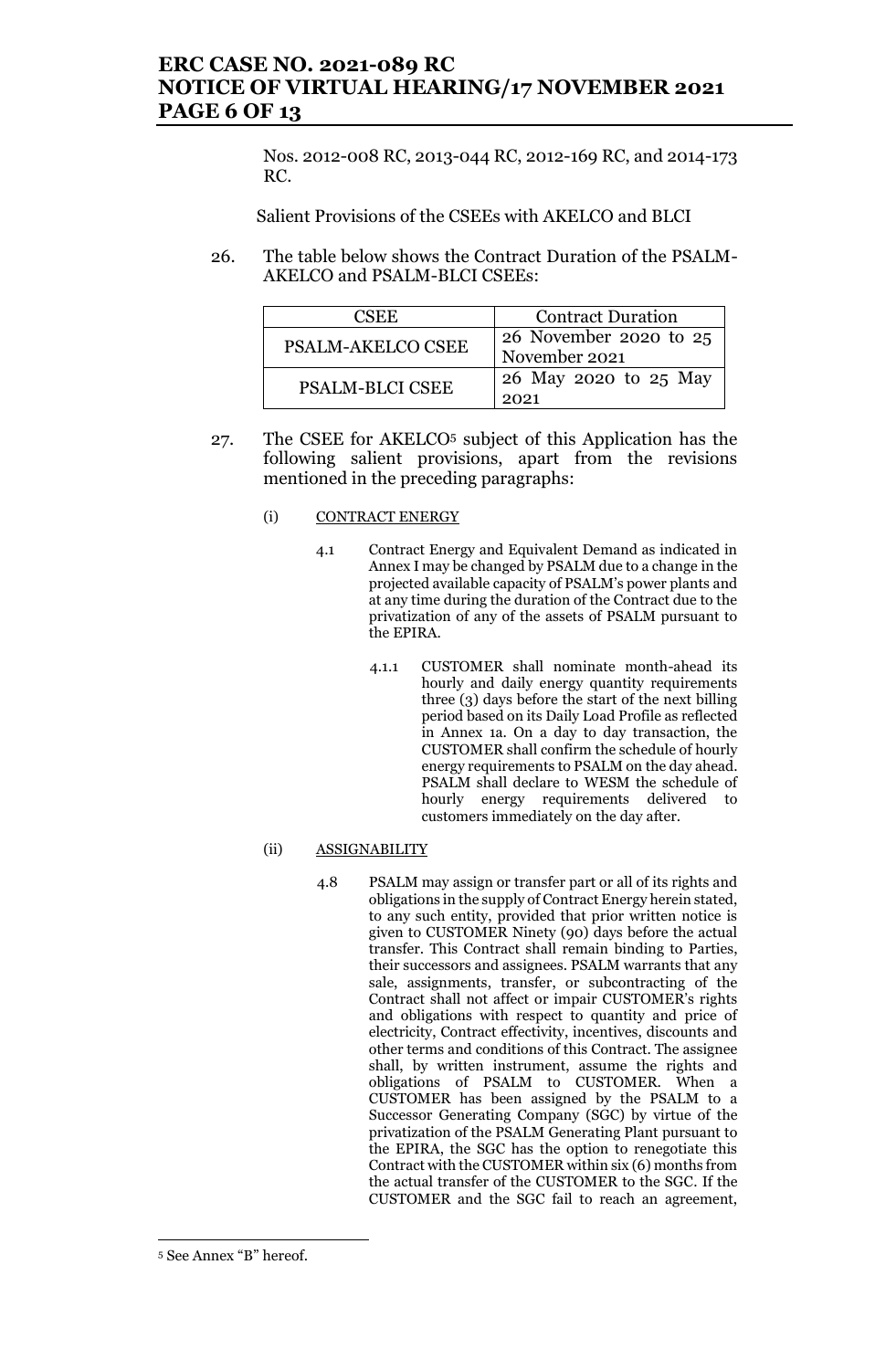## **ERC CASE NO. 2021-089 RC NOTICE OF VIRTUAL HEARING/17 NOVEMBER 2021 PAGE 7 OF 13**

either Party shall have the right to terminate this Contract.

- 4.9 CUSTOMER may assign, sell or transfer a part or all of its Contract Energy and/or Equivalent Demand either permanently or for a certain number of billing periods, subject to the written consent of PSALM under the following conditions, and which consent shall not be unreasonably withheld:
	- a. CUSTOMER has obtained certification from NGCP, that the transmission, sub-transmission, substation and other facilities can accommodate the increase in the power requirements of the assignee/transferee.
	- b. CUSTOMER has submitted necessary proof that the buyer, assignee or transferee has no outstanding obligation to PSALM, and undertakes to assume the obligations of CUSTOMER and to pay for the additional expenses necessary or incidental to the transfer.
	- c. Assignment of CUSTOMER to assignee shall comply with the forms provided in Annex IVa and Annex IVb of this Contract.

#### (iii) SECURITY DEPOSIT

5.1 The Security Deposit shall be equivalent to 100% of the average contracted energy indicated in Annex I of the CSEE and shall become valid and effective for the duration of this Contract.

#### (iv) FORM AND TIME OF POSTING

5.2 The Security Deposit may be required to be posted upon privatization of the generating asset/s to which this Contract is allocated or assigned as provided for in Section 4.8 hereof if the prospective buyer, assignee, transferee or successor-in-interest so requires. It shall be in the form of cash, cash bond, manager's or cashier's check, bank certified check, irrevocable stand-by letter of credit, performance bond or bank guarantee "callable on demand" issue by a financial institution, or any other forms of security such as but not limited to escrow account to be administered by a bank acceptable to PSALM. In the event the Security Deposit of the CUSTOMER becomes nil, the PSALM reserves the right to refuse or discontinue supply of electric energy. In cases of partial depletion of the Security Deposit, the CUSTOMER shall replace the Security Deposit not later than thirty (30) days thereafter. PSALM reserves the right to continue supply of electric energy to the extent of Security Deposit of the CUSTOMER.

#### (v) RELEASE OF SECURITY DEPOSIT

5.3 The Security Deposit (for the portion that should be settled within the WESM) shall be returned to the CUSTOMER within thirty (30) days upon presentation of proof of compliance with the prudential requirements of the WESM. PSALM shall return or release the Security Deposits to CUSTOMER including interest earned, subject to deductions for any amounts owed by CUSTOMER to PSALM. Security Deposits, except those in the form of letter of credit or performance bond, shall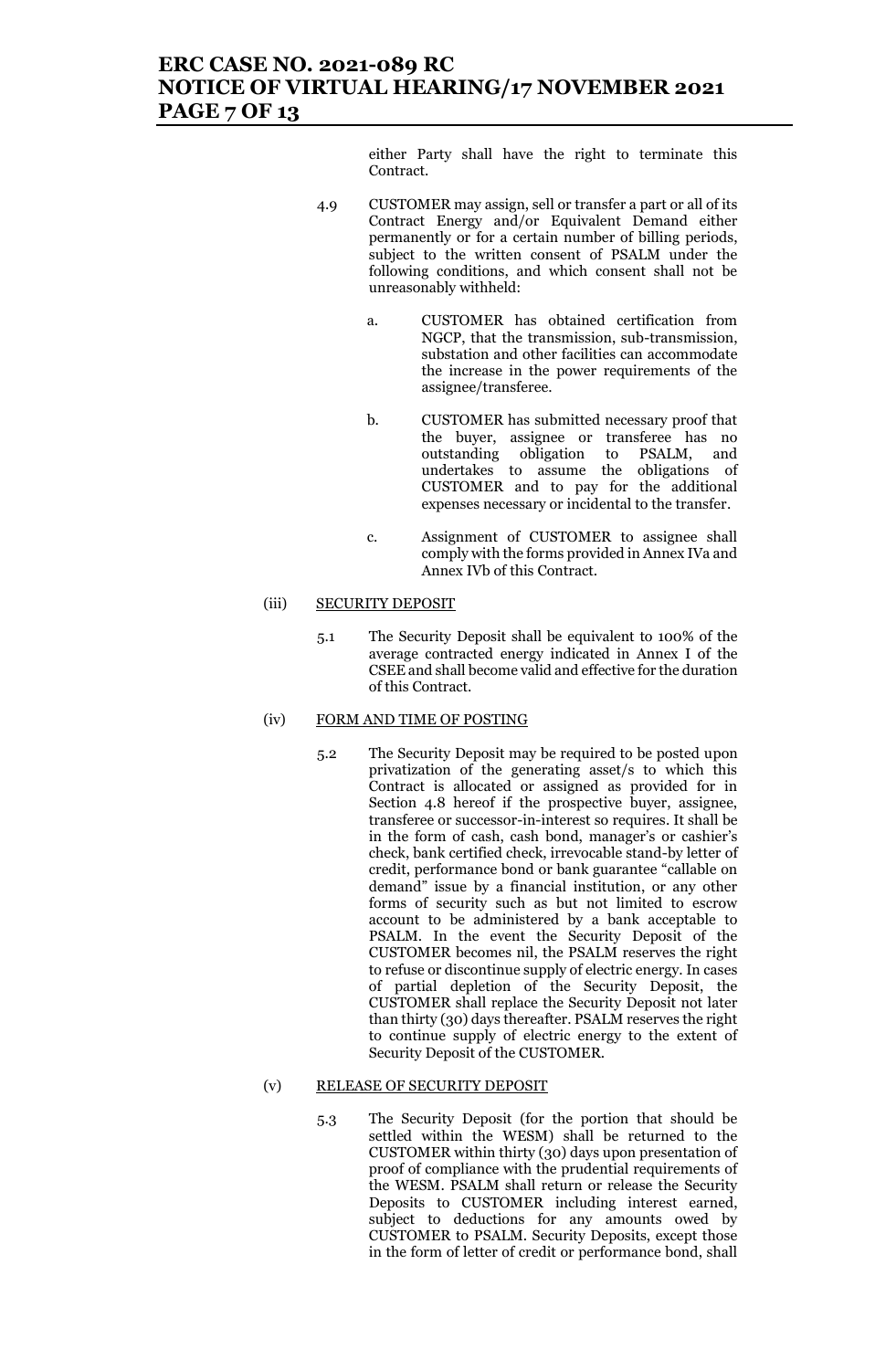## **ERC CASE NO. 2021-089 RC NOTICE OF VIRTUAL HEARING/17 NOVEMBER 2021 PAGE 8 OF 13**

earn interest based on prevailing savings deposit rate of the Land Bank of the Philippines (LBP).

#### (vi) BASIC ENERGY CHARGE

6.1 The Basic Energy Charge (BEC) applied to the CUSTOMER's hourly energy consumption which shall be the ERC-approved NPC/PSALM's Time of Use (TOU) generation rates, which is attached as Annex III, plus adjustments in the tariff such as, but not limited to Deferred Accounting Adjustments (DAAs) and the Incremental Currency Exchange Rate Adjustments (ICERA), the RA 9136 Mandatory Rate Reduction Adjustments. The basic energy charge to be applied to the contracted energy shall be in accordance with Section 7.1 of this Contract.

> Energy consumption higher than the contracted level shall be sourced by the Customer from the Wholesale Electricity Spot Market at the Wholesale Electricity Spot Market rate and paid directly to the Independent Electricity Market Operator of the Philippines (IEMOP).

> 6.1.1 The BEC shall be applied to the CUSTOMER's hourly energy consumption based on the hourly nominated energy quantity mentioned in Section 4.1.1.

#### (vii) MINIMUM CHARGES

6.2 CUSTOMER shall pay the minimum charge based on the Contract Energy per billing period as indicated in Section 4.1 of this Contract using the basic energy charge if CUSTOMER has not fully taken or failed to consume the Contract Energy, subject to deductions and adjustments as expressly provided for in this Contract.

#### (viii) SERVICE INTERRUPTION ADJUSTMENT

6.4 Should the supply of electricity be interrupted or curtailed to a level below the Contract Energy due to the fault or lack of generation capacity of the PSALM, even if CUSTOMER was at that time unable to take or consume electricity, the Contract Energy shall be adjusted to actual off-take below contract level for all hours when service was curtailed or interrupted based on declaration of power curtailment issued by the NGCP.

#### (ix) MAINTENANCE SERVICE ADJUSTMENT

6.6 CUSTOMER may avail of the service adjustment during the scheduled maintenance of its facilities, not to exceed two (2) billing periods in one year. The minimum charge on the energy consumption shall be fifty percent (50%) of the Contract Energy. To be able to avail of this adjustment, CUSTOMER must inform PSALM in writing thirty (30) days prior to the commencement of the scheduled maintenance.

#### (x) PROMPT PAYMENT DISCOUNT

6.10 Subject to ERC's approval, the Prompt Payment Discount (PPD) shall be in accordance with the PSALM's credit and collection policies duly approved by the PSALM Board.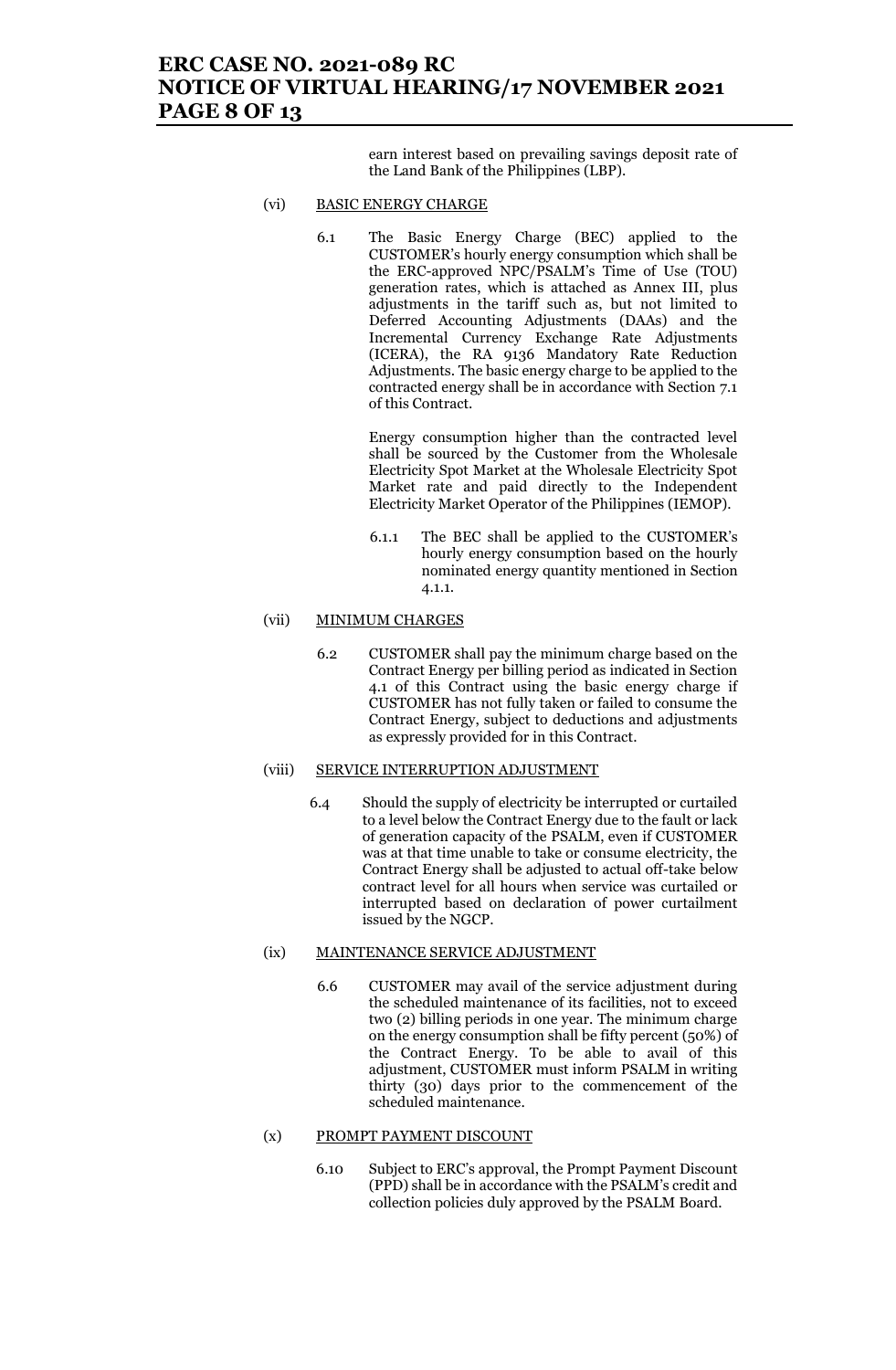#### (xi) DISPUTED BILLS

6.11 Should there be any dispute on bills, any such dispute would be considered as waived unless CUSTOMER questions the same in writing within sixty (60) days from CUSTOMER's receipt thereof. On a "best-efforts basis", PSALM commits to resolve such disputed bills within a period of sixty (60) days upon PSALM's receipt of said disputed bills' complete supporting documents, from the date of filing of the claim.

#### (xii) OVERDUE ACCOUNT

- 6.15 In the event that a power bill remains unpaid within five (5) days after its due date, PSALM has the option to call on or draw against the Security Deposit as provided for under Section 5 (Security Deposit) of this Contract.
- 6.16 Any power bill or account of CUSTOMER not paid on due date shall bear a floating rate of interest computed from the first day after it becomes due and payable, based on the highest non-prime lending rate of PSALM's depository banks for every quarter ending March, June, September and December of each year. Interest on overdue accounts shall be computed based on a 360-day year.
- 6.17 A restructuring agreement of the overdue account shall be executed by the CUSTOMER, with the following salient terms and conditions... 6

#### (xiii) DEDUCTION DUE TO FORCE MAJEURE

9.6 PSALM shall have a maximum of seventy-two (72) hours from the time a force majeure event prevented it from supplying electricity and perform its other obligations under the Contract to resume supply. CUSTOMER shall not be entitled to interruption adjustment for such period, unless interruptions exceed seventy-two (72) hours and the CUSTOMER failed to fully take or consume its Contract Energy.

#### (xiv) CONTRACT TERMINATION

9.11 Either party will have the right to terminate this Contract upon failure of the other to perform its obligation under this Contract, provided that the party at fault will have to pay all its outstanding account and reimburse the costs incurred by the other party as a result of the termination.

#### (xv) EFFECTIVITY

- 9.20 This Agreement shall be executed in counterparts and shall be effective when at least one counterpart shall have been executed by one of the parties herein, and each set of counterparts shall constitute one single and binding agreement.
- 9.21 This Agreement, upon signature of the Parties, shall be filed immediately with the ERC for approval.

<sup>6</sup> Please see the detailed list of terms and conditions under 6.17.1 to 6.17.12 of the PSALM-AKELCO CSEE.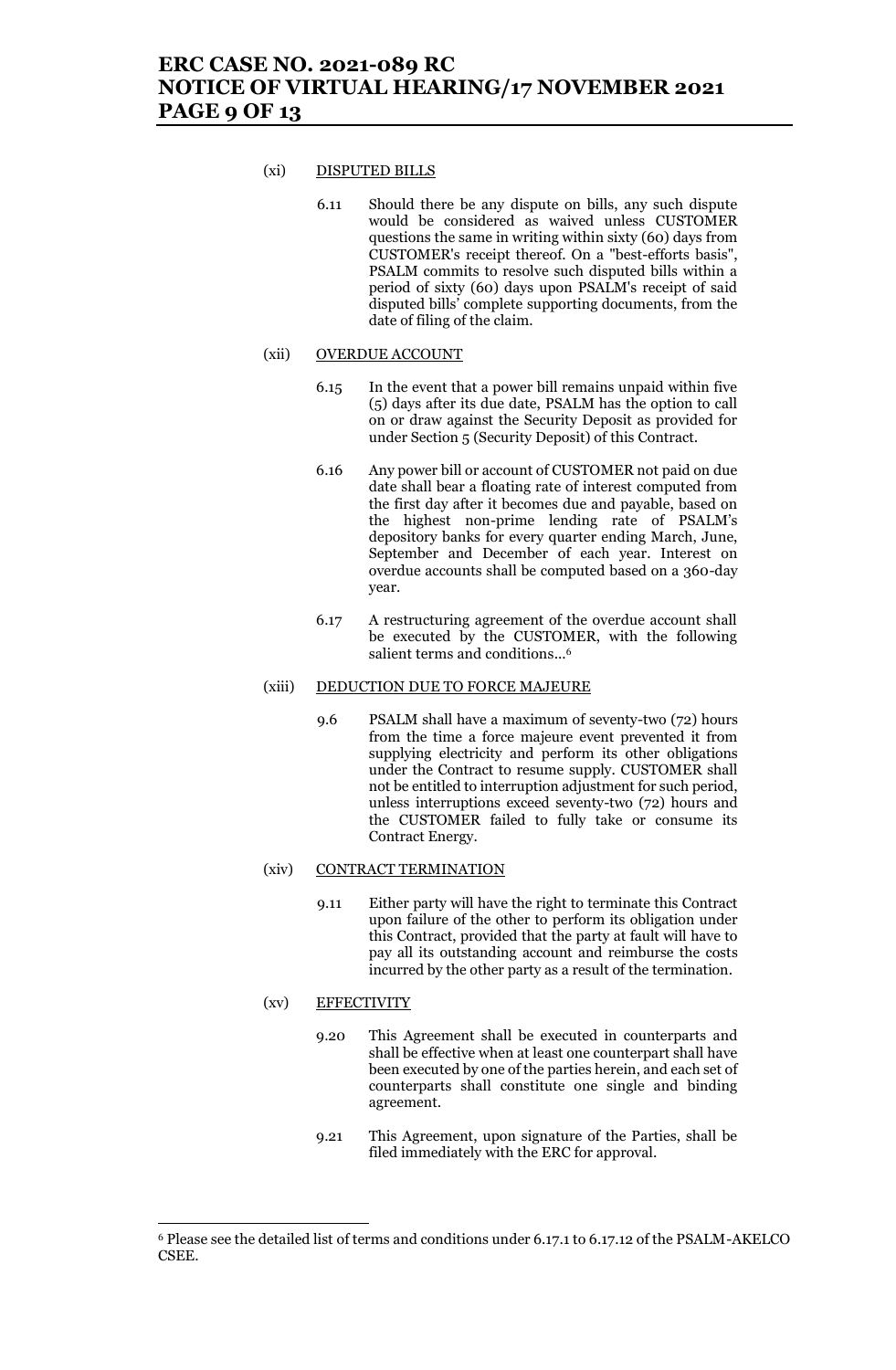## **ERC CASE NO. 2021-089 RC NOTICE OF VIRTUAL HEARING/17 NOVEMBER 2021 PAGE 10 OF 13**

- 28. The CSEE for BLCI<sup>7</sup> subject of this Application contains the same provisions as above and the only substantial differences consist of (i) those found in Annex 1 of the PSALM-BLCI CSEE (which reflects the Contracted Energy and the corresponding equivalent demand); (ii) Section 4.8 (Assignability), 6.10 (Prompt Payment Discount), 6.11 (Disputed Bills), and 6.17 (Overdue Account), and (iii) the amendment of Section 3.1 on CONTRACT DURATION.
- 29. A summary of the Contracted Energy, Equivalent Demand, and Load Factor of the CSEEs subject of this Application is attached hereto as Annexes "D" and "D-1".
- 30. Further, in compliance with Section 2, Rule 6 (Pre-Filing Requirements) of this Honorable Commission's Resolution No. 01, Series of 2021,<sup>8</sup> and in support of the instant Application for the CSEE's approval, a copy of the instant Application (including Annexes) was furnished to the offices of the City Mayor and the *Sangguniang Panlungsod* of Quezon City (Annexes "E" and series). The Application (excluding Annexes) was also published in a newspaper of general circulation (Annex "F").

### PSALM is exempted from joining the mandatory CSP in the procurement of power supply.

- 31. This Honorable Commission recognized that PSALM is exempted from joining the mandatory Competitive Selection Process ("CSP") in the procurement of power supply. In a letter dated 20 September 2016 (Annex "G"), this Honorable Commission said that PSALM need not participate in the CSP due to the nature of its operations.
- 32. Also, this Honorable Commission recognized PSALM's exemption from joining the mandatory CSP in its decision approving the application for the approval of the CSEEs and LOAs with the DUs under ERC Case No. 2016-186 RC.

### ALLEGATIONS IN SUPPORT FOR THE ISSUANCE OF PROVISIONAL AUTHORITY

33. PSALM acknowledges that the continued operation of the DUs is indispensable to the economic efficiency of the franchise area they service, not to mention the ripple effect of that efficiency on the economic growth of the entire country. In order for these DUs to continue lawfully drawing electricity from the grid, it is imperative that they enter into agreement/s with PSALM as Supplier for the supply of electricity, through a contract of sale for electricity, hence the respective CSEE.

<sup>7</sup> See Annex "C" hereof.

<sup>8</sup> A Resolution Adopting the Revised Rules of Practice and Procedure of the Energy Regulatory Commission.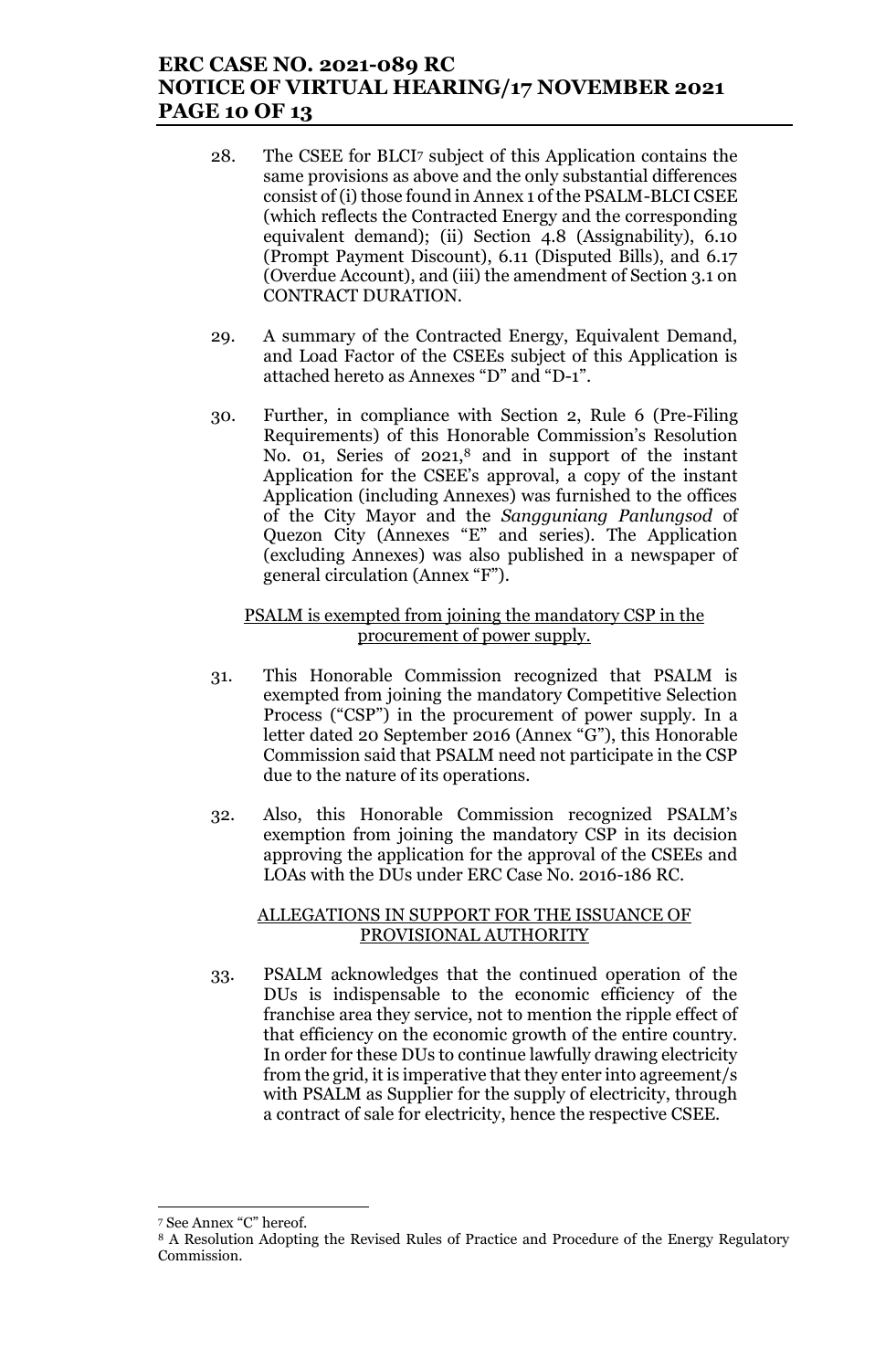- 34. A grant of Provisional Authority ("PA") to execute the CSEEs subject of this Application will ultimately redound to the benefit of end consumers [.]
- 35. Attached as Annex "H" is the Judicial Affidavit of Engr. James Marvin A. Mamaradlo, the Corporate Staff Officer B of the Electricity Trading Department under PSALM's Privatization and Asset Management Group, attesting to the truth of the above matters.
- 36. Pursuant to ERC Rules of Practice and Procedure, this Honorable Commission may exercise its discretion by granting a PA or an Interim Relief prior to a final decision.
- 37. It is understood that the PA or Interim Relief sought by PSALM, which may be granted by this Honorable Commission, shall be subject to adjustments and other conditions that this Honorable Commission may impose after its hearing and final determination.

### PRAYER

WHEREFORE, Applicant PSALM most respectfully prays that this Honorable Commission *APPROVES* the duly negotiated CSEEs with AKELCO and BLCI. It is likewise prayed that a *PA BE ISSUED* authorizing PSALM to implement the subject CSEEs with the concerned electric cooperatives in the Visayas Grid.

Other reliefs just and equitable under the premises are likewise prayed for.

The Commission hereby sets the instant *Application* for determination of compliance with the jurisdictional requirements, expository presentation, Pre-trial Conference and presentation of evidence on the following dates and online platform for the conduct thereof pursuant to Resolution No. 09, Series 0f 2020<sup>9</sup> dated 24 September 2020 and Resolution No. 01, Series of 2021, dated 17 December 2020 (ERC Revised Rules of Practice and Procedure)10:

| Date                                                                                  | <b>Platform</b>                  | <b>Activity</b>                                                                                              |
|---------------------------------------------------------------------------------------|----------------------------------|--------------------------------------------------------------------------------------------------------------|
| <b>20 January 2022</b><br>(Thursday) at two o'clock<br>in the afternoon (2:00<br>P.M. | <b>Microsoft</b><br><b>Teams</b> | Determination of<br>compliance with<br>jurisdictional<br>requirements, and<br><b>Expository Presentation</b> |

<sup>9</sup> A Resolution Adopting the Guidelines Governing Electronic Applications, Filings and Virtual Hearings Before the Energy Regulatory Commission".

<sup>&</sup>lt;sup>10</sup> A Resolution Adopting the Revised Rules of Practice and Procedure of the Energy Regulatory Commission.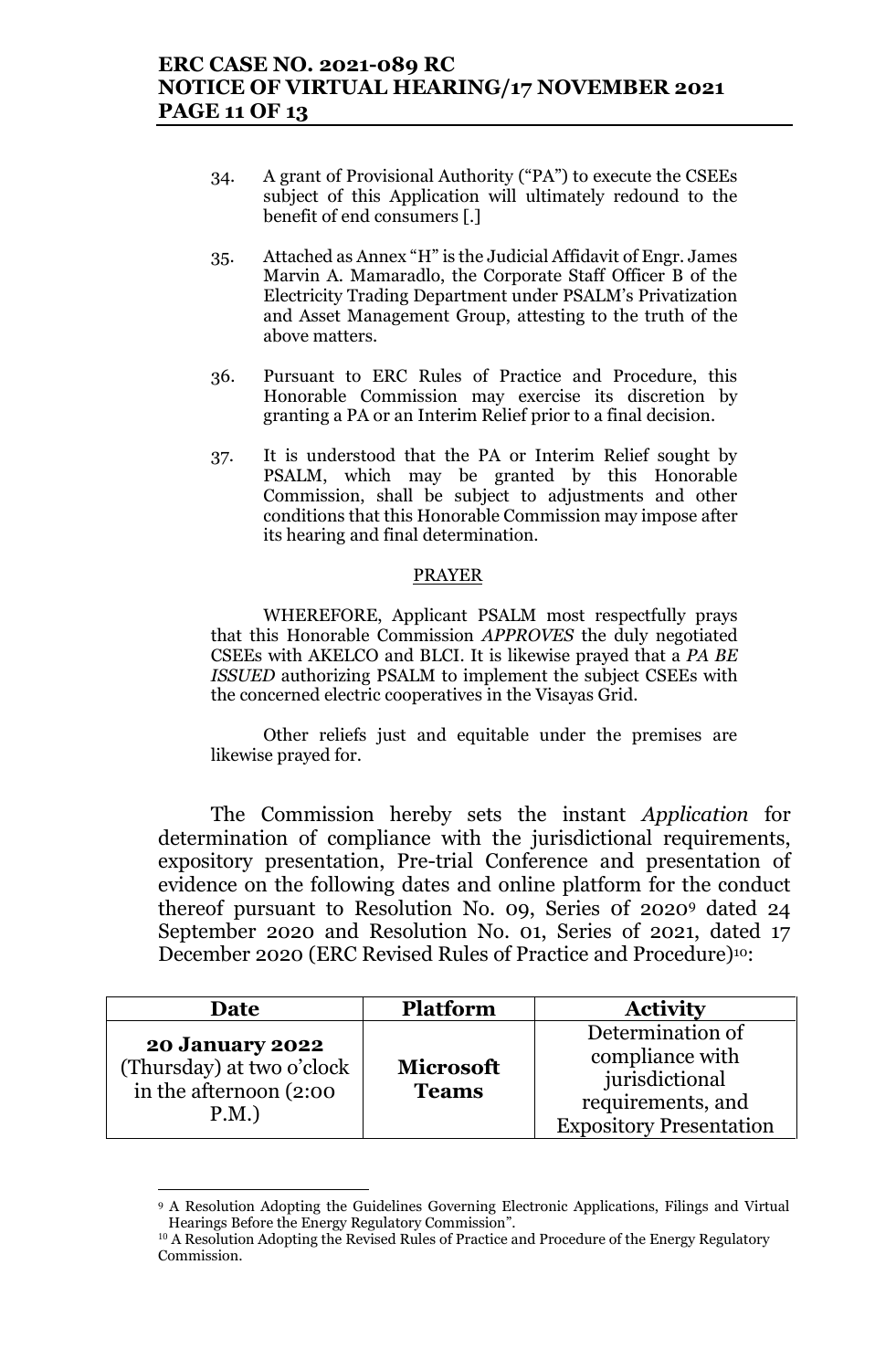## **ERC CASE NO. 2021-089 RC NOTICE OF VIRTUAL HEARING/17 NOVEMBER 2021 PAGE 12 OF 13**

| <b>27 January 2022</b>    |                  |                                 |
|---------------------------|------------------|---------------------------------|
| (Thursday) at two o'clock | <b>Microsoft</b> | Pre-Trial Conference and        |
| in the afternoon (2:00)   | <b>Teams</b>     | <b>Presentation of Evidence</b> |
| P.M.                      |                  |                                 |

Any interested stakeholder may submit its comments and/or clarifications at least one (1) calendar day prior to the scheduled virtual hearing, via electronic mail (e-mail) at  $d$ ocket@erc.ph, copy furnish the Legal Service through  $\frac{\text{legal@erc.ph.}}{\text{#}}$ . The Commission shall give priority to the stakeholders who have duly submitted their respective comments and/or clarifications, to discuss the same and propound questions during the course of the expository presentation.

Moreover, any person who have an interest in the subject matter of the instant case may become a party by filing with the Commission via e-mail at  $d$ ocket@erc.ph, copy furnish the Legal Service through  $\text{legal@erc.ph},$  a verified Petition to Intervene at least five  $(5)$  calendar days prior to the date of the initial virtual hearing and subject to the requirements under Rule 9 of the ERC Revised Rules of Practice and Procedure, indicating therein the docket number and title of the case and stating the following:

- 1) The petitioner's name, mailing address, and e-mail address;
- 2) The nature of petitioner's interest in the subject matter of the proceeding and the way and manner in which such interest is affected by the issues involved in the proceeding; and
- 3) A statement of the relief desired.

Likewise, all other persons who may want their views known to the Commission with respect to the subject matter of the case may likewise file through e-mail at  $d$ ocket@erc.ph, copy furnish the Legal Service through legal@erc.ph, their Opposition or Comment thereon at least five (5) calendar days prior to the initial virtual hearing and subject to the requirements under Rule 9 of the ERC Revised Rules of Practice and Procedure. No particular form of Opposition or Comment is required, but the document, letter, or writing should contain the following:

1) The name, mailing address, and e-mail address of such person;